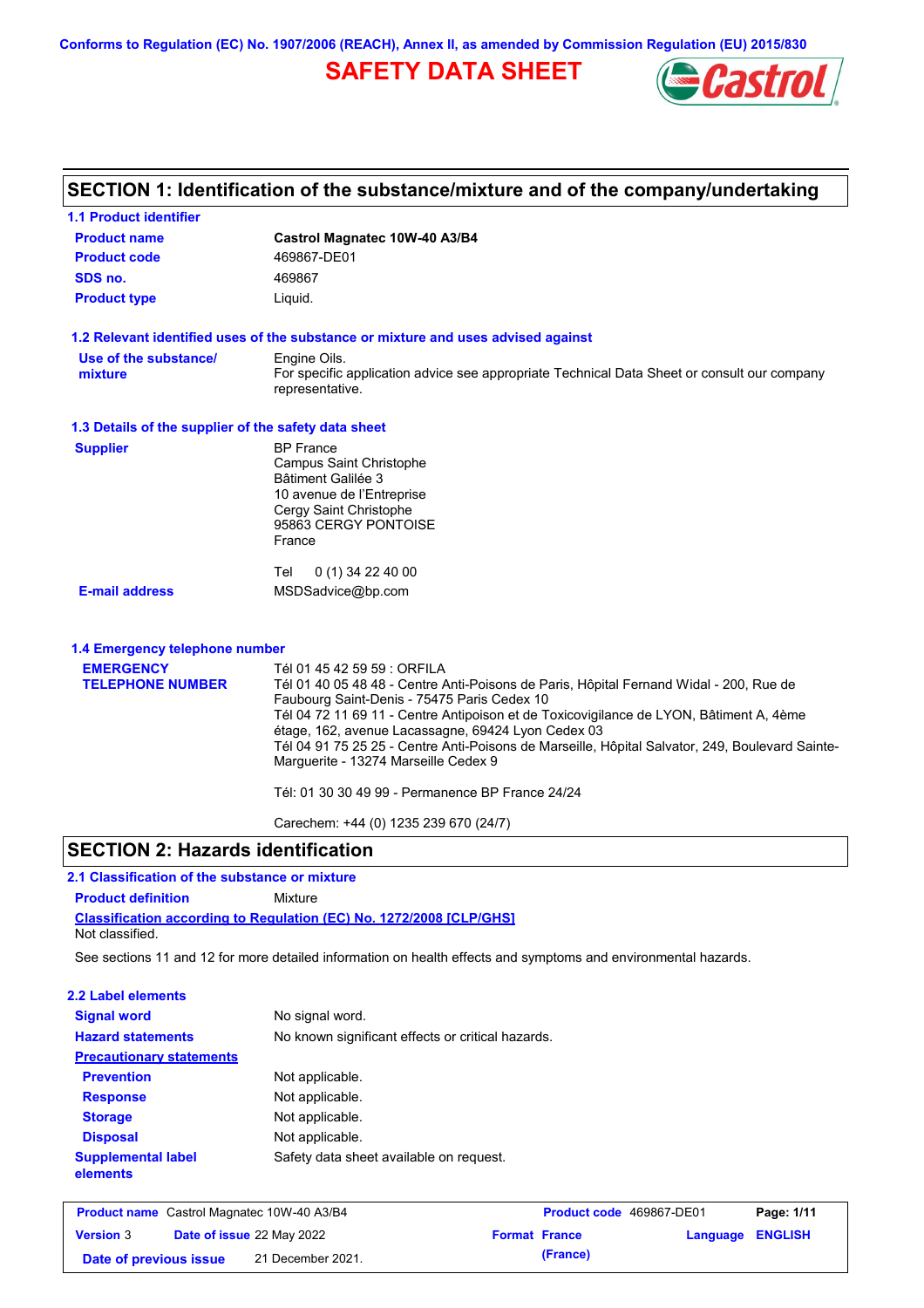# **SECTION 2: Hazards identification**

| EU Regulation (EC) No. 1907/2006 (REACH)                                                                                                                 |                                                                                                                                                                                                                                                                                                                                                                               |
|----------------------------------------------------------------------------------------------------------------------------------------------------------|-------------------------------------------------------------------------------------------------------------------------------------------------------------------------------------------------------------------------------------------------------------------------------------------------------------------------------------------------------------------------------|
| <b>Annex XVII - Restrictions</b><br>on the manufacture.<br>placing on the market<br>and use of certain<br>dangerous substances,<br>mixtures and articles | Not applicable.                                                                                                                                                                                                                                                                                                                                                               |
| <b>Special packaging requirements</b>                                                                                                                    |                                                                                                                                                                                                                                                                                                                                                                               |
| <b>Containers to be fitted</b><br>with child-resistant<br>fastenings                                                                                     | Not applicable.                                                                                                                                                                                                                                                                                                                                                               |
| <b>Tactile warning of danger</b>                                                                                                                         | Not applicable.                                                                                                                                                                                                                                                                                                                                                               |
| 2.3 Other hazards                                                                                                                                        |                                                                                                                                                                                                                                                                                                                                                                               |
| <b>Results of PBT and vPvB</b><br>assessment                                                                                                             | Product does not meet the criteria for PBT or vPvB according to Regulation (EC) No. 1907/2006,<br>Annex XIII.                                                                                                                                                                                                                                                                 |
| <b>Product meets the criteria</b><br>for PBT or vPvB according<br>to Regulation (EC) No.<br><b>1907/2006, Annex XIII</b>                                 | This mixture does not contain any substances that are assessed to be a PBT or a vPvB.                                                                                                                                                                                                                                                                                         |
| Other hazards which do<br>not result in classification                                                                                                   | Defatting to the skin.<br><b>USED ENGINE OILS</b><br>Used engine oil may contain hazardous components which have the potential to cause skin<br>cancer.<br>See Toxicological Information, section 11 of this Safety Data Sheet.<br>Experimental data on one or more of the components has been used to determine all or part of<br>the hazard classification of this product. |

# **SECTION 3: Composition/information on ingredients**

Mixture

### **3.2 Mixtures**

**Product definition**

Highly refined base oil (IP 346 DMSO extract < 3%). Proprietary performance additives.

| <b>Product/ingredient</b><br>name                                                             | <b>Identifiers</b>                                                                      |     | $\%$ | <b>Regulation (EC) No.</b><br>1272/2008 [CLP]                      | <b>Type</b> |
|-----------------------------------------------------------------------------------------------|-----------------------------------------------------------------------------------------|-----|------|--------------------------------------------------------------------|-------------|
| Distillates (petroleum), hydrotreated<br>heavy paraffinic                                     | REACH #: 01-2119484627-25 ≤5<br>EC: 265-157-1<br>CAS: 64742-54-7<br>Index: 649-467-00-8 |     |      | Asp. Tox. 1, H304                                                  | $[1]$       |
| Phosphorodithioic acid, mixed O,O-bis<br>(1,3-dimethylbutyl and iso-Pr) esters,<br>zinc salts | REACH #: 01-2119493626-26<br>EC: 283-392-8<br>CAS: 84605-29-8                           | -≤3 |      | Skin Irrit. 2, H315<br>Eye Dam. 1, H318<br>Aquatic Chronic 2, H411 | $[1]$       |
| Can Cantinu dC fauthen full taut of the Hintermante dealered about                            |                                                                                         |     |      |                                                                    |             |

**See Section 16 for the full text of the H statements declared above.**

### **Type**

[1] Substance classified with a health or environmental hazard

[2] Substance with a workplace exposure limit

[3] Substance meets the criteria for PBT according to Regulation (EC) No. 1907/2006, Annex XIII

[4] Substance meets the criteria for vPvB according to Regulation (EC) No. 1907/2006, Annex XIII

[5] Substance of equivalent concern

[6] Additional disclosure due to company policy

Occupational exposure limits, if available, are listed in Section 8.

# **SECTION 4: First aid measures**

### In case of contact, immediately flush eyes with plenty of water for at least 15 minutes. Eyelids should be held away from the eyeball to ensure thorough rinsing. Check for and remove any contact lenses. Get medical attention. **4.1 Description of first aid measures Eye contact Skin contact** Wash skin thoroughly with soap and water or use recognised skin cleanser. Remove contaminated clothing and shoes. Wash clothing before reuse. Clean shoes thoroughly before reuse. Get medical attention if irritation develops.

| <b>Product name</b> Castrol Magnatec 10W-40 A3/B4 |  |                                  | <b>Product code</b> 469867-DE01 |                      | Page: 2/11              |  |
|---------------------------------------------------|--|----------------------------------|---------------------------------|----------------------|-------------------------|--|
| <b>Version 3</b>                                  |  | <b>Date of issue 22 May 2022</b> |                                 | <b>Format France</b> | <b>Language ENGLISH</b> |  |
| Date of previous issue                            |  | 21 December 2021.                |                                 | (France)             |                         |  |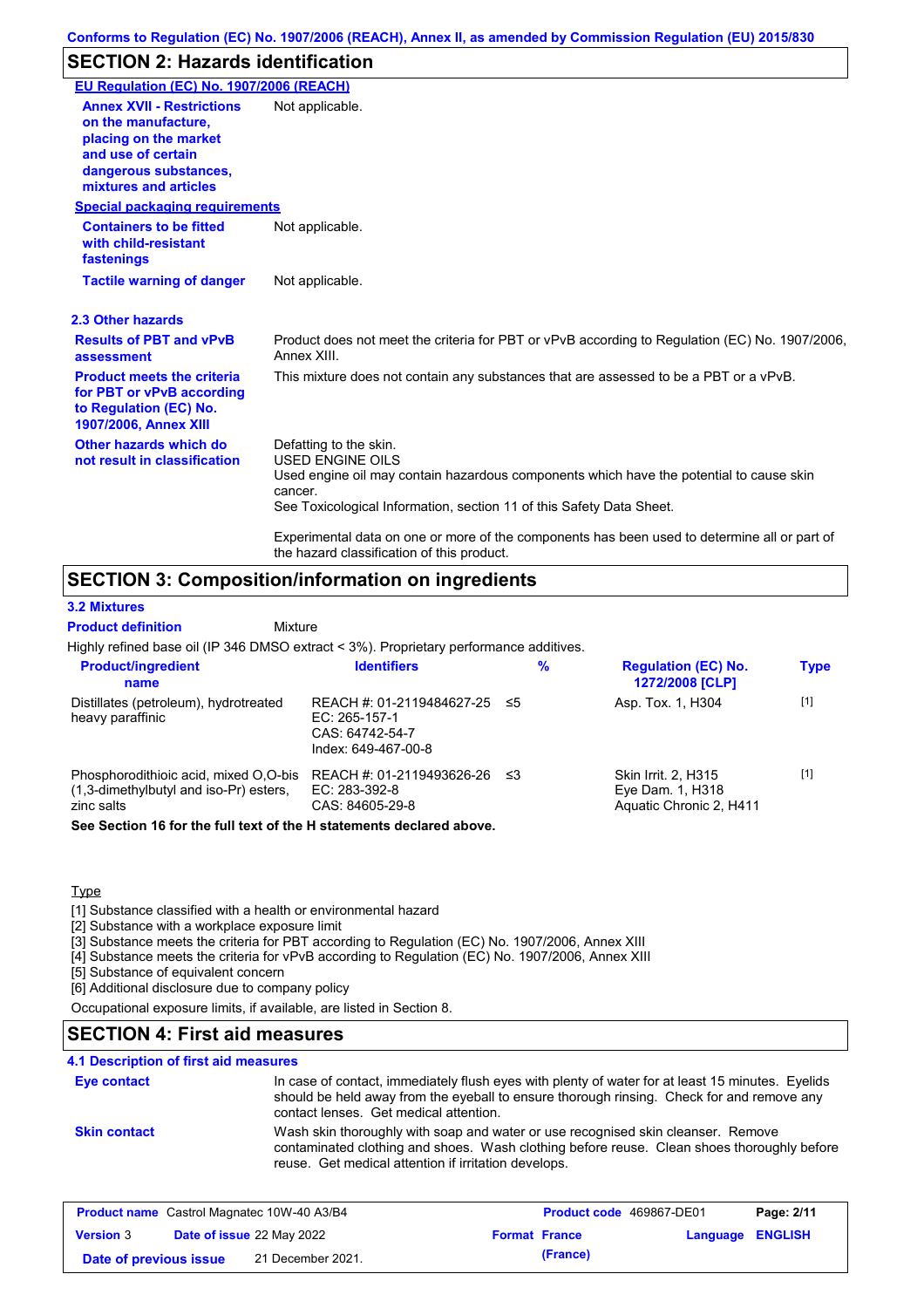### **Conforms to Regulation (EC) No. 1907/2006 (REACH), Annex II, as amended by Commission Regulation (EU) 2015/830**

# **SECTION 4: First aid measures**

| <b>Inhalation</b>                 | If inhaled, remove to fresh air. In case of inhalation of decomposition products in a fire,<br>symptoms may be delayed. The exposed person may need to be kept under medical<br>surveillance for 48 hours. Get medical attention if symptoms occur. |
|-----------------------------------|-----------------------------------------------------------------------------------------------------------------------------------------------------------------------------------------------------------------------------------------------------|
| Ingestion                         | Do not induce vomiting unless directed to do so by medical personnel. Get medical attention if<br>symptoms occur.                                                                                                                                   |
| <b>Protection of first-aiders</b> | No action shall be taken involving any personal risk or without suitable training. It may be<br>dangerous to the person providing aid to give mouth-to-mouth resuscitation.                                                                         |

### **4.2 Most important symptoms and effects, both acute and delayed**

|                                       | See Section 11 for more detailed information on health effects and symptoms.                                        |
|---------------------------------------|---------------------------------------------------------------------------------------------------------------------|
| <b>Potential acute health effects</b> |                                                                                                                     |
| <b>Inhalation</b>                     | Exposure to decomposition products may cause a health hazard. Serious effects may be<br>delayed following exposure. |
| <b>Ingestion</b>                      | No known significant effects or critical hazards.                                                                   |
| <b>Skin contact</b>                   | Defatting to the skin. May cause skin dryness and irritation.                                                       |
| <b>Eye contact</b>                    | Not classified as an eye irritant. Based on data available for this or related materials.                           |
|                                       | Delayed and immediate effects as well as chronic effects from short and long-term exposure                          |
| <b>Inhalation</b>                     | Overexposure to the inhalation of airborne droplets or aerosols may cause irritation of the<br>respiratory tract.   |
| Ingestion                             | Ingestion of large quantities may cause nausea and diarrhoea.                                                       |
| <b>Skin contact</b>                   | Prolonged or repeated contact can defat the skin and lead to irritation and/or dermatitis.                          |
| Eye contact                           | Potential risk of transient stinging or redness if accidental eye contact occurs.                                   |
|                                       |                                                                                                                     |

### **4.3 Indication of any immediate medical attention and special treatment needed**

| <b>Notes to physician</b> |  |
|---------------------------|--|
|---------------------------|--|

Treatment should in general be symptomatic and directed to relieving any effects. In case of inhalation of decomposition products in a fire, symptoms may be delayed. The exposed person may need to be kept under medical surveillance for 48 hours.

# **SECTION 5: Firefighting measures**

| 5.1 Extinguishing media                                                                                                                                                                                     |                                                                                                                                                                                                                                                                                                                                                                   |  |  |
|-------------------------------------------------------------------------------------------------------------------------------------------------------------------------------------------------------------|-------------------------------------------------------------------------------------------------------------------------------------------------------------------------------------------------------------------------------------------------------------------------------------------------------------------------------------------------------------------|--|--|
| <b>Suitable extinguishing</b><br>media                                                                                                                                                                      | In case of fire, use foam, dry chemical or carbon dioxide extinguisher or spray.                                                                                                                                                                                                                                                                                  |  |  |
| <b>Unsuitable extinguishing</b><br>Do not use water jet. The use of a water jet may cause the fire to spread by splashing the<br>burning product.<br>media                                                  |                                                                                                                                                                                                                                                                                                                                                                   |  |  |
| 5.2 Special hazards arising from the substance or mixture                                                                                                                                                   |                                                                                                                                                                                                                                                                                                                                                                   |  |  |
| <b>Hazards from the</b><br>substance or mixture                                                                                                                                                             | In a fire or if heated, a pressure increase will occur and the container may burst.                                                                                                                                                                                                                                                                               |  |  |
| Combustion products may include the following:<br><b>Hazardous combustion</b><br>carbon oxides (CO, CO <sub>2</sub> ) (carbon monoxide, carbon dioxide)<br>products<br>nitrogen oxides ( $NO$ , $NO2$ etc.) |                                                                                                                                                                                                                                                                                                                                                                   |  |  |
| 5.3 Advice for firefighters                                                                                                                                                                                 |                                                                                                                                                                                                                                                                                                                                                                   |  |  |
| <b>Special precautions for</b><br>fire-fighters                                                                                                                                                             | No action shall be taken involving any personal risk or without suitable training. Promptly<br>isolate the scene by removing all persons from the vicinity of the incident if there is a fire.                                                                                                                                                                    |  |  |
| <b>Special protective</b><br>equipment for fire-fighters                                                                                                                                                    | Fire-fighters should wear appropriate protective equipment and self-contained breathing<br>apparatus (SCBA) with a full face-piece operated in positive pressure mode. Clothing for fire-<br>fighters (including helmets, protective boots and gloves) conforming to European standard EN<br>469 will provide a basic level of protection for chemical incidents. |  |  |

## **SECTION 6: Accidental release measures**

#### **6.1 Personal precautions, protective equipment and emergency procedures For non-emergency personnel For emergency responders** No action shall be taken involving any personal risk or without suitable training. Evacuate surrounding areas. Keep unnecessary and unprotected personnel from entering. Do not touch or walk through spilt material. Floors may be slippery; use care to avoid falling. Put on appropriate personal protective equipment. Entry into a confined space or poorly ventilated area contaminated with vapour, mist or fume is extremely hazardous without the correct respiratory protective equipment and a safe system of work. Wear self-contained breathing apparatus. Wear a suitable chemical protective suit. Chemical resistant boots. See also the information in "For non-emergency personnel".

| <b>Product name</b> Castrol Magnatec 10W-40 A3/B4 |  |                                  | <b>Product code</b> 469867-DE01 |                      | Page: 3/11       |  |
|---------------------------------------------------|--|----------------------------------|---------------------------------|----------------------|------------------|--|
| <b>Version 3</b>                                  |  | <b>Date of issue 22 May 2022</b> |                                 | <b>Format France</b> | Language ENGLISH |  |
| Date of previous issue                            |  | 21 December 2021.                |                                 | (France)             |                  |  |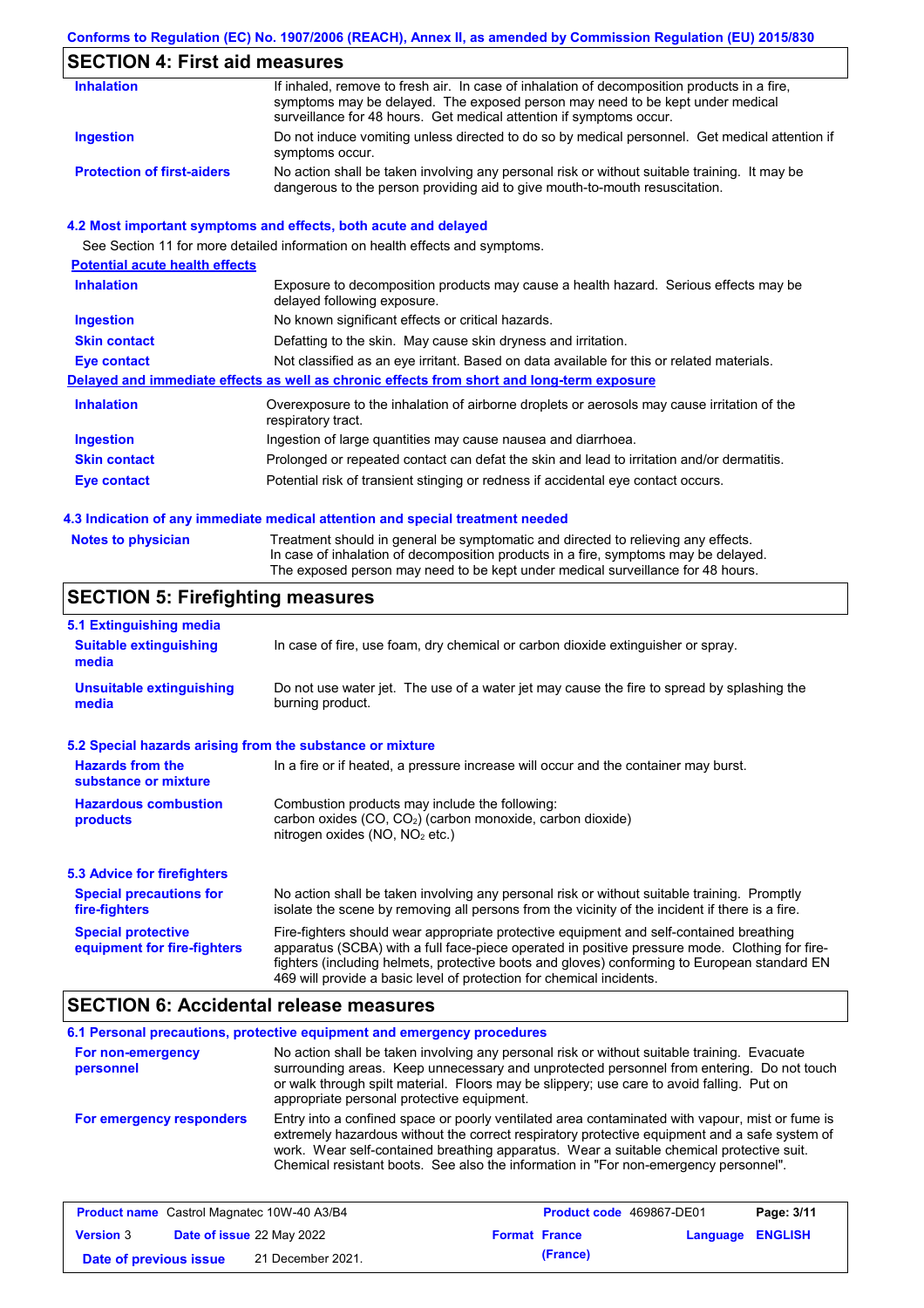# **SECTION 6: Accidental release measures**

| <b>6.2 Environmental</b><br><b>precautions</b> | Avoid dispersal of spilt material and runoff and contact with soil, waterways, drains and sewers.<br>Inform the relevant authorities if the product has caused environmental pollution (sewers,<br>waterways, soil or air).                                                                                                                                                                    |  |  |  |
|------------------------------------------------|------------------------------------------------------------------------------------------------------------------------------------------------------------------------------------------------------------------------------------------------------------------------------------------------------------------------------------------------------------------------------------------------|--|--|--|
|                                                | 6.3 Methods and material for containment and cleaning up                                                                                                                                                                                                                                                                                                                                       |  |  |  |
| <b>Small spill</b>                             | Stop leak if without risk. Move containers from spill area. Absorb with an inert material and<br>place in an appropriate waste disposal container. Dispose of via a licensed waste disposal<br>contractor.                                                                                                                                                                                     |  |  |  |
| Large spill                                    | Stop leak if without risk. Move containers from spill area. Prevent entry into sewers, water<br>courses, basements or confined areas. Contain and collect spillage with non-combustible,<br>absorbent material e.g. sand, earth, vermiculite or diatomaceous earth and place in container<br>for disposal according to local regulations. Dispose of via a licensed waste disposal contractor. |  |  |  |
| 6.4 Reference to other<br><b>sections</b>      | See Section 1 for emergency contact information.<br>See Section 5 for firefighting measures.<br>See Section 8 for information on appropriate personal protective equipment.<br>See Section 12 for environmental precautions.<br>See Section 13 for additional waste treatment information.                                                                                                     |  |  |  |

# **SECTION 7: Handling and storage**

| 7.1 Precautions for safe handling                                                    |                                                                                                                                                                                                                                                                                                                                                                                                                                                                                          |
|--------------------------------------------------------------------------------------|------------------------------------------------------------------------------------------------------------------------------------------------------------------------------------------------------------------------------------------------------------------------------------------------------------------------------------------------------------------------------------------------------------------------------------------------------------------------------------------|
| <b>Protective measures</b>                                                           | Put on appropriate personal protective equipment.                                                                                                                                                                                                                                                                                                                                                                                                                                        |
| <b>Advice on general</b><br>occupational hygiene                                     | Eating, drinking and smoking should be prohibited in areas where this material is handled,<br>stored and processed. Wash thoroughly after handling. Remove contaminated clothing and<br>protective equipment before entering eating areas. See also Section 8 for additional<br>information on hygiene measures.                                                                                                                                                                         |
| <b>7.2 Conditions for safe</b><br>storage, including any<br><i>incompatibilities</i> | Store in accordance with local requlations. Store in a dry, cool and well-ventilated area, away<br>from incompatible materials (see Section 10). Keep away from heat and direct sunlight. Keep<br>container tightly closed and sealed until ready for use. Containers that have been opened must<br>be carefully resealed and kept upright to prevent leakage. Store and use only in equipment/<br>containers designed for use with this product. Do not store in unlabelled containers. |
| <b>Not suitable</b>                                                                  | Prolonged exposure to elevated temperature                                                                                                                                                                                                                                                                                                                                                                                                                                               |
| 7.3 Specific end use(s)                                                              |                                                                                                                                                                                                                                                                                                                                                                                                                                                                                          |
| <b>Recommendations</b>                                                               | See section 1.2 and Exposure scenarios in annex, if applicable.                                                                                                                                                                                                                                                                                                                                                                                                                          |

# **SECTION 8: Exposure controls/personal protection**

### **8.1 Control parameters**

### **Occupational exposure limits** No exposure limit value known.

Whilst specific OELs for certain components may be shown in this section, other components may be present in any mist, vapour or dust produced. Therefore, the specific OELs may not be applicable to the product as a whole and are provided for guidance only.

**Recommended monitoring procedures**

If this product contains ingredients with exposure limits, personal, workplace atmosphere or biological monitoring may be required to determine the effectiveness of the ventilation or other control measures and/or the necessity to use respiratory protective equipment. Reference should be made to monitoring standards, such as the following: European Standard EN 689 (Workplace atmospheres - Guidance for the assessment of exposure by inhalation to chemical agents for comparison with limit values and measurement strategy) European Standard EN 14042 (Workplace atmospheres - Guide for the application and use of procedures for the assessment of exposure to chemical and biological agents) European Standard EN 482 (Workplace atmospheres - General requirements for the performance of procedures for the measurement of chemical agents) Reference to national guidance documents for methods for the determination of hazardous substances will also be required.

### **Derived No Effect Level**

No DNELs/DMELs available.

### **Predicted No Effect Concentration**

No PNECs available

### **8.2 Exposure controls**

|                        | <b>Product name</b> Castrol Magnatec 10W-40 A3/B4 |                      | <b>Product code</b> 469867-DE01 | Page: 4/11 |
|------------------------|---------------------------------------------------|----------------------|---------------------------------|------------|
| <b>Version</b> 3       | <b>Date of issue 22 May 2022</b>                  | <b>Format France</b> | Language ENGLISH                |            |
| Date of previous issue | 21 December 2021.                                 | (France)             |                                 |            |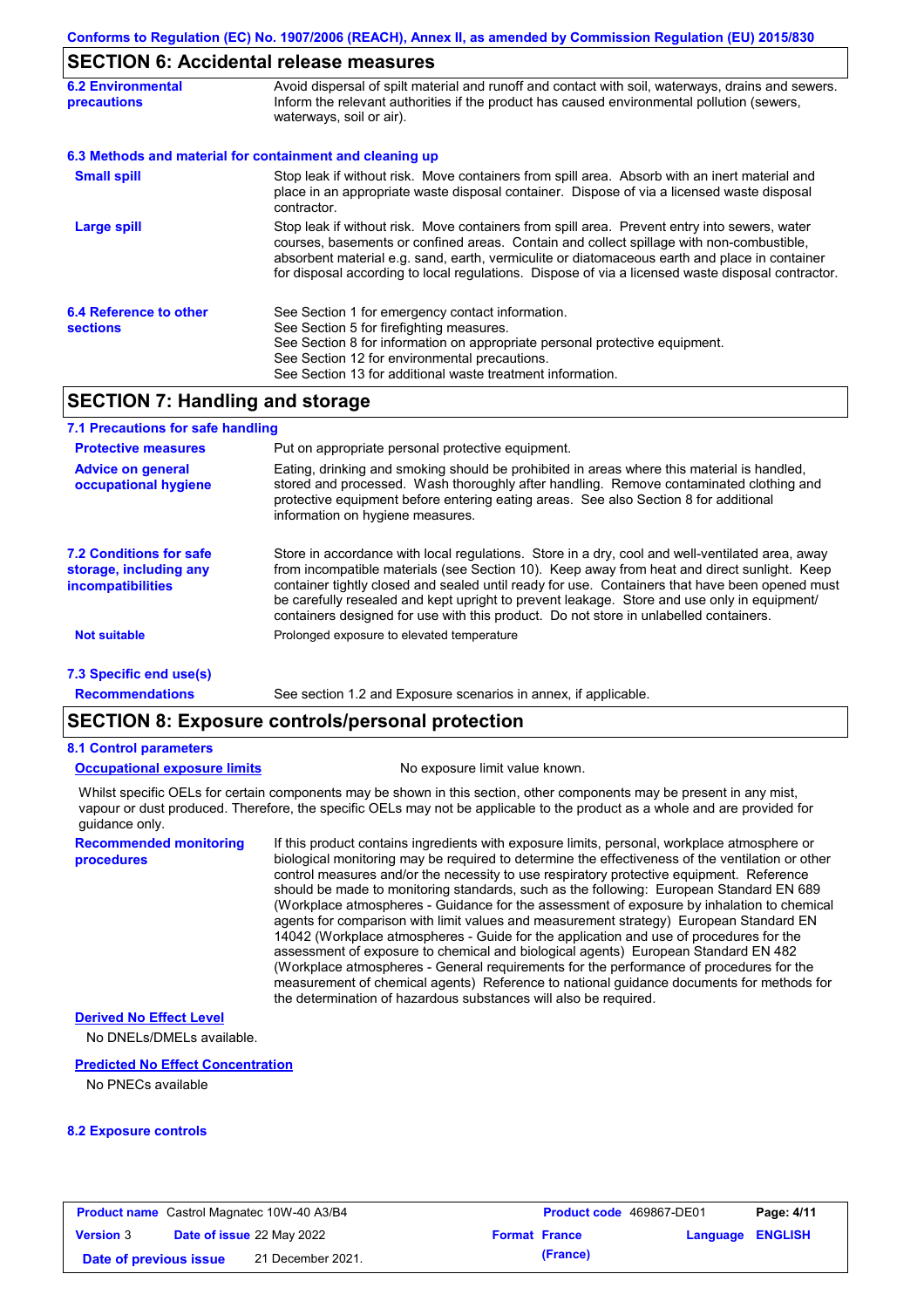# **SECTION 8: Exposure controls/personal protection**

| <b>Appropriate engineering</b><br><b>controls</b> | Provide exhaust ventilation or other engineering controls to keep the relevant airborne<br>concentrations below their respective occupational exposure limits.<br>All activities involving chemicals should be assessed for their risks to health, to ensure<br>exposures are adequately controlled. Personal protective equipment should only be considered<br>after other forms of control measures (e.g. engineering controls) have been suitably evaluated.<br>Personal protective equipment should conform to appropriate standards, be suitable for use, be<br>kept in good condition and properly maintained.<br>Your supplier of personal protective equipment should be consulted for advice on selection and<br>appropriate standards. For further information contact your national organisation for standards.<br>The final choice of protective equipment will depend upon a risk assessment. It is important to<br>ensure that all items of personal protective equipment are compatible. |
|---------------------------------------------------|---------------------------------------------------------------------------------------------------------------------------------------------------------------------------------------------------------------------------------------------------------------------------------------------------------------------------------------------------------------------------------------------------------------------------------------------------------------------------------------------------------------------------------------------------------------------------------------------------------------------------------------------------------------------------------------------------------------------------------------------------------------------------------------------------------------------------------------------------------------------------------------------------------------------------------------------------------------------------------------------------------|
| <b>Individual protection measures</b>             |                                                                                                                                                                                                                                                                                                                                                                                                                                                                                                                                                                                                                                                                                                                                                                                                                                                                                                                                                                                                         |
| <b>Hygiene measures</b>                           | Wash hands, forearms and face thoroughly after handling chemical products, before eating,<br>smoking and using the lavatory and at the end of the working period. Ensure that eyewash<br>stations and safety showers are close to the workstation location.                                                                                                                                                                                                                                                                                                                                                                                                                                                                                                                                                                                                                                                                                                                                             |
| <b>Respiratory protection</b>                     | In case of insufficient ventilation, wear suitable respiratory equipment.<br>The correct choice of respiratory protection depends upon the chemicals being handled, the<br>conditions of work and use, and the condition of the respiratory equipment. Safety procedures<br>should be developed for each intended application. Respiratory protection equipment should<br>therefore be chosen in consultation with the supplier/manufacturer and with a full assessment<br>of the working conditions.                                                                                                                                                                                                                                                                                                                                                                                                                                                                                                   |
| <b>Eye/face protection</b>                        | Safety glasses with side shields.                                                                                                                                                                                                                                                                                                                                                                                                                                                                                                                                                                                                                                                                                                                                                                                                                                                                                                                                                                       |
| <b>Skin protection</b>                            |                                                                                                                                                                                                                                                                                                                                                                                                                                                                                                                                                                                                                                                                                                                                                                                                                                                                                                                                                                                                         |
| <b>Hand protection</b>                            | <b>General Information:</b>                                                                                                                                                                                                                                                                                                                                                                                                                                                                                                                                                                                                                                                                                                                                                                                                                                                                                                                                                                             |
|                                                   | Because specific work environments and material handling practices vary, safety procedures<br>should be developed for each intended application. The correct choice of protective gloves<br>depends upon the chemicals being handled, and the conditions of work and use. Most gloves<br>provide protection for only a limited time before they must be discarded and replaced (even the<br>best chemically resistant gloves will break down after repeated chemical exposures).                                                                                                                                                                                                                                                                                                                                                                                                                                                                                                                        |
|                                                   | Gloves should be chosen in consultation with the supplier / manufacturer and taking account of<br>a full assessment of the working conditions.                                                                                                                                                                                                                                                                                                                                                                                                                                                                                                                                                                                                                                                                                                                                                                                                                                                          |
|                                                   | Recommended: Nitrile gloves.<br><b>Breakthrough time:</b>                                                                                                                                                                                                                                                                                                                                                                                                                                                                                                                                                                                                                                                                                                                                                                                                                                                                                                                                               |
|                                                   | Breakthrough time data are generated by glove manufacturers under laboratory test conditions<br>and represent how long a glove can be expected to provide effective permeation resistance. It<br>is important when following breakthrough time recommendations that actual workplace<br>conditions are taken into account. Always consult with your glove supplier for up-to-date<br>technical information on breakthrough times for the recommended glove type.<br>Our recommendations on the selection of gloves are as follows:                                                                                                                                                                                                                                                                                                                                                                                                                                                                      |
|                                                   | Continuous contact:                                                                                                                                                                                                                                                                                                                                                                                                                                                                                                                                                                                                                                                                                                                                                                                                                                                                                                                                                                                     |
|                                                   | Gloves with a minimum breakthrough time of 240 minutes, or >480 minutes if suitable gloves<br>can be obtained.<br>If suitable gloves are not available to offer that level of protection, gloves with shorter<br>breakthrough times may be acceptable as long as appropriate glove maintenance and<br>replacement regimes are determined and adhered to.                                                                                                                                                                                                                                                                                                                                                                                                                                                                                                                                                                                                                                                |
|                                                   | Short-term / splash protection:                                                                                                                                                                                                                                                                                                                                                                                                                                                                                                                                                                                                                                                                                                                                                                                                                                                                                                                                                                         |
|                                                   | Recommended breakthrough times as above.<br>It is recognised that for short-term, transient exposures, gloves with shorter breakthrough times<br>may commonly be used. Therefore, appropriate maintenance and replacement regimes must<br>be determined and rigorously followed.                                                                                                                                                                                                                                                                                                                                                                                                                                                                                                                                                                                                                                                                                                                        |
|                                                   | <b>Glove Thickness:</b>                                                                                                                                                                                                                                                                                                                                                                                                                                                                                                                                                                                                                                                                                                                                                                                                                                                                                                                                                                                 |
|                                                   | For general applications, we recommend gloves with a thickness typically greater than 0.35 mm.                                                                                                                                                                                                                                                                                                                                                                                                                                                                                                                                                                                                                                                                                                                                                                                                                                                                                                          |
|                                                   | It should be emphasised that glove thickness is not necessarily a good predictor of glove<br>resistance to a specific chemical, as the permeation efficiency of the glove will be dependent<br>on the exact composition of the glove material. Therefore, glove selection should also be based<br>on consideration of the task requirements and knowledge of breakthrough times.<br>Glove thickness may also vary depending on the glove manufacturer, the glove type and the<br>glove model. Therefore, the manufacturers' technical data should always be taken into account<br>to ensure selection of the most appropriate glove for the task.                                                                                                                                                                                                                                                                                                                                                       |
| <b>Broduct name</b> Castrol Magnatos 10W 40 A3/R4 | <b>Draduct code, 160867 DE01</b><br>Dao: E/44                                                                                                                                                                                                                                                                                                                                                                                                                                                                                                                                                                                                                                                                                                                                                                                                                                                                                                                                                           |

|                        | <b>Product name</b> Castrol Magnatec 10W-40 A3/B4 | <b>Product code</b> 469867-DE01 |                         | Page: 5/11 |
|------------------------|---------------------------------------------------|---------------------------------|-------------------------|------------|
| <b>Version 3</b>       | <b>Date of issue 22 May 2022</b>                  | <b>Format France</b>            | <b>Language ENGLISH</b> |            |
| Date of previous issue | 21 December 2021.                                 | (France)                        |                         |            |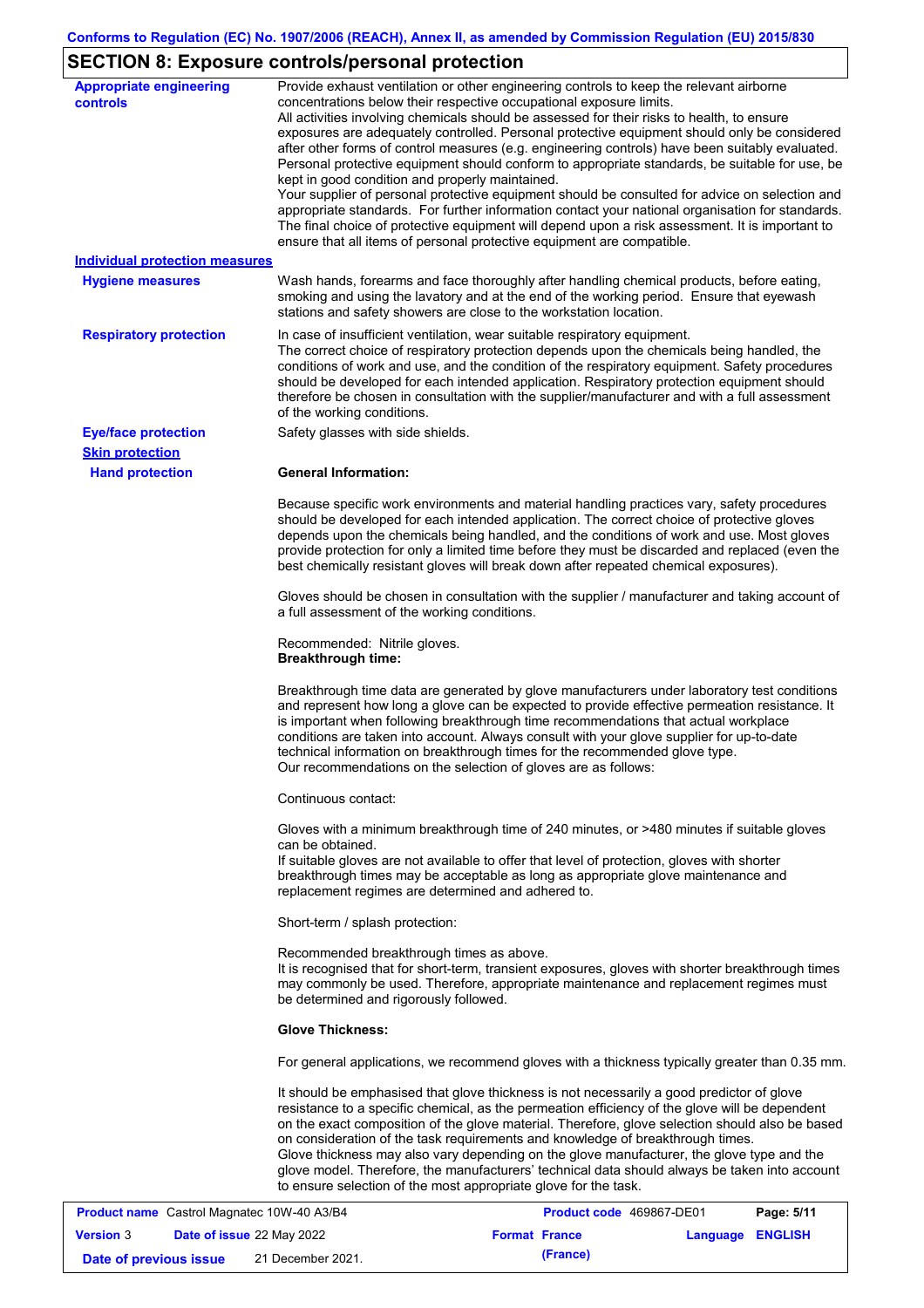# **SECTION 8: Exposure controls/personal protection**

|                                           | Note: Depending on the activity being conducted, gloves of varying thickness may be required<br>for specific tasks. For example:                                                                                                                                                                                                                                                                                                                                                                                                                                                                                                                                                      |
|-------------------------------------------|---------------------------------------------------------------------------------------------------------------------------------------------------------------------------------------------------------------------------------------------------------------------------------------------------------------------------------------------------------------------------------------------------------------------------------------------------------------------------------------------------------------------------------------------------------------------------------------------------------------------------------------------------------------------------------------|
|                                           | • Thinner gloves (down to 0.1 mm or less) may be required where a high degree of manual<br>dexterity is needed. However, these gloves are only likely to give short duration protection and<br>would normally be just for single use applications, then disposed of.                                                                                                                                                                                                                                                                                                                                                                                                                  |
|                                           | • Thicker gloves (up to 3 mm or more) may be required where there is a mechanical (as well<br>as a chemical) risk i.e. where there is abrasion or puncture potential.                                                                                                                                                                                                                                                                                                                                                                                                                                                                                                                 |
| <b>Skin and body</b>                      | Use of protective clothing is good industrial practice.<br>Personal protective equipment for the body should be selected based on the task being<br>performed and the risks involved and should be approved by a specialist before handling this<br>product.<br>Cotton or polyester/cotton overalls will only provide protection against light superficial<br>contamination that will not soak through to the skin. Overalls should be laundered on a regular<br>basis. When the risk of skin exposure is high (e.g. when cleaning up spillages or if there is a<br>risk of splashing) then chemical resistant aprons and/or impervious chemical suits and boots<br>will be required. |
| <b>Refer to standards:</b>                | Respiratory protection: EN 529<br>Gloves: EN 420, EN 374<br>Eye protection: EN 166<br>Filtering half-mask: EN 149<br>Filtering half-mask with valve: EN 405<br>Half-mask: EN 140 plus filter<br>Full-face mask: EN 136 plus filter<br>Particulate filters: EN 143<br>Gas/combined filters: EN 14387                                                                                                                                                                                                                                                                                                                                                                                   |
| <b>Environmental exposure</b><br>controls | Emissions from ventilation or work process equipment should be checked to ensure they<br>comply with the requirements of environmental protection legislation. In some cases, fume<br>scrubbers, filters or engineering modifications to the process equipment will be necessary to<br>reduce emissions to acceptable levels.                                                                                                                                                                                                                                                                                                                                                         |

# **SECTION 9: Physical and chemical properties**

The conditions of measurement of all properties are at standard temperature and pressure unless otherwise indicated.

### **9.1 Information on basic physical and chemical properties**

| <b>Appearance</b>                               |                                                                                       |
|-------------------------------------------------|---------------------------------------------------------------------------------------|
| <b>Physical state</b>                           | Liquid.                                                                               |
| <b>Colour</b>                                   | Amber.                                                                                |
| <b>Odour</b>                                    | Not available.                                                                        |
| <b>Odour threshold</b>                          | Not available.                                                                        |
| рH                                              | Not applicable.                                                                       |
| <b>Melting point/freezing point</b>             | Not available.                                                                        |
| Initial boiling point and boiling<br>range      | Not available.                                                                        |
| <b>Pour point</b>                               | -42 $^{\circ}$ C                                                                      |
| <b>Flash point</b>                              | Closed cup: 202°C (395.6°F) [Pensky-Martens]<br>Open cup: 226°C (438.8°F) [Cleveland] |
| <b>Evaporation rate</b>                         | Not available.                                                                        |
| <b>Flammability (solid, gas)</b>                | Not available.                                                                        |
| Upper/lower flammability or<br>explosive limits | Not available.                                                                        |
| <b>Vapour pressure</b>                          | Not available.                                                                        |

| <b>Product name</b> Castrol Magnatec 10W-40 A3/B4 |  | Product code 469867-DE01  |  | Page: 6/11           |                         |  |
|---------------------------------------------------|--|---------------------------|--|----------------------|-------------------------|--|
| <b>Version 3</b>                                  |  | Date of issue 22 May 2022 |  | <b>Format France</b> | <b>Language ENGLISH</b> |  |
| Date of previous issue                            |  | 21 December 2021.         |  | (France)             |                         |  |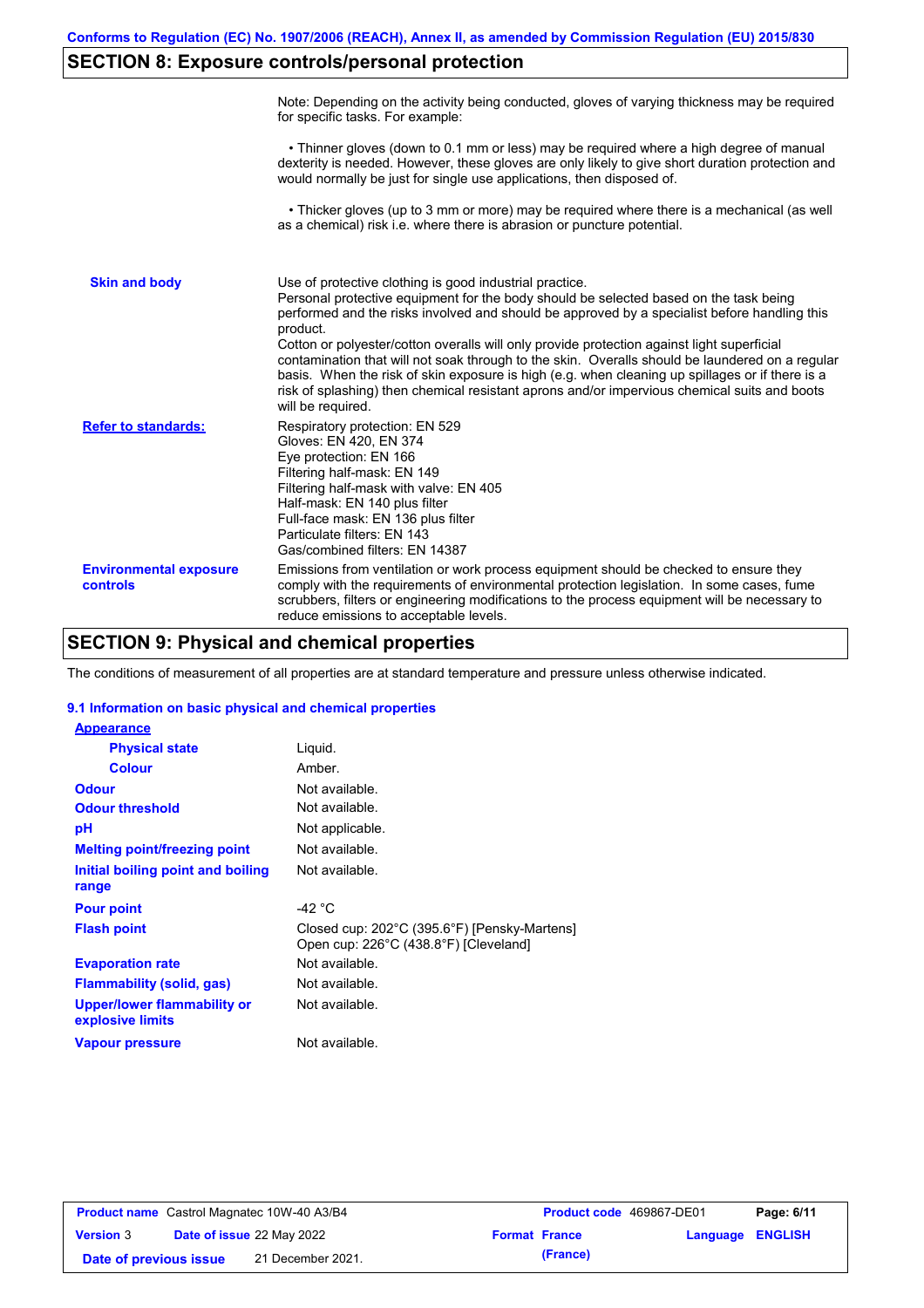# **SECTION 9: Physical and chemical properties**

|                                                   |                                                                                                                                   | Vapour Pressure at 20°C |         |                    | Vapour pressure at 50°C |     |               |
|---------------------------------------------------|-----------------------------------------------------------------------------------------------------------------------------------|-------------------------|---------|--------------------|-------------------------|-----|---------------|
|                                                   | <b>Ingredient name</b>                                                                                                            | mm Hg kPa               |         | <b>Method</b>      | mm<br>Hg                | kPa | <b>Method</b> |
|                                                   | Distillates (petroleum),<br>hydrotreated heavy<br>paraffinic                                                                      | < 0.08                  | < 0.011 | <b>ASTM D 5191</b> |                         |     |               |
|                                                   | Distillates (petroleum),<br>solvent-dewaxed<br>heavy paraffinic                                                                   | < 0.08                  | <0.011  | <b>ASTM D 5191</b> |                         |     |               |
|                                                   | Distillates (petroleum),<br>hydrotreated heavy<br>paraffinic                                                                      | < 0.08                  | < 0.011 | <b>ASTM D 5191</b> |                         |     |               |
|                                                   | Phosphorodithioic acid, 0<br>mixed O,O-bis<br>(1,3-dimethylbutyl and<br>iso-Pr) esters, zinc salts                                |                         | 0       | <b>EU A.4</b>      | $\pmb{0}$               | 0   | EU A.4        |
| <b>Vapour density</b>                             | Not available.                                                                                                                    |                         |         |                    |                         |     |               |
| <b>Relative density</b>                           | Not available.                                                                                                                    |                         |         |                    |                         |     |               |
| <b>Density</b>                                    | <1000 kg/m <sup>3</sup> (<1 g/cm <sup>3</sup> ) at 15°C                                                                           |                         |         |                    |                         |     |               |
| <b>Solubility(ies)</b>                            | insoluble in water.                                                                                                               |                         |         |                    |                         |     |               |
| <b>Partition coefficient: n-octanol/</b><br>water | Not applicable.                                                                                                                   |                         |         |                    |                         |     |               |
| <b>Auto-ignition temperature</b>                  | Not available.                                                                                                                    |                         |         |                    |                         |     |               |
| <b>Decomposition temperature</b>                  | Not available.                                                                                                                    |                         |         |                    |                         |     |               |
| <b>Viscosity</b>                                  | Kinematic: 101.1 mm <sup>2</sup> /s (101.1 cSt) at 40°C<br>Kinematic: 13.8 to 16.2 mm <sup>2</sup> /s (13.8 to 16.2 cSt) at 100°C |                         |         |                    |                         |     |               |
| <b>Explosive properties</b>                       | Not available.                                                                                                                    |                         |         |                    |                         |     |               |
| <b>Oxidising properties</b>                       | Not available.                                                                                                                    |                         |         |                    |                         |     |               |
| <b>Particle characteristics</b>                   |                                                                                                                                   |                         |         |                    |                         |     |               |
| <b>Median particle size</b>                       | Not applicable.                                                                                                                   |                         |         |                    |                         |     |               |
| 9.2 Other information                             |                                                                                                                                   |                         |         |                    |                         |     |               |
| No additional information.                        |                                                                                                                                   |                         |         |                    |                         |     |               |

| <b>10.1 Reactivity</b>                            | No specific test data available for this product. Refer to Conditions to avoid and Incompatible<br>materials for additional information.                                |
|---------------------------------------------------|-------------------------------------------------------------------------------------------------------------------------------------------------------------------------|
| <b>10.2 Chemical stability</b>                    | The product is stable.                                                                                                                                                  |
| <b>10.3 Possibility of</b><br>hazardous reactions | Under normal conditions of storage and use, hazardous reactions will not occur.<br>Under normal conditions of storage and use, hazardous polymerisation will not occur. |
| <b>10.4 Conditions to avoid</b>                   | Avoid all possible sources of ignition (spark or flame).                                                                                                                |
| 10.5 Incompatible materials                       | Reactive or incompatible with the following materials: oxidising materials.                                                                                             |
| <b>10.6 Hazardous</b><br>decomposition products   | Under normal conditions of storage and use, hazardous decomposition products should not be<br>produced.                                                                 |

# **SECTION 11: Toxicological information**

| 11.1 Information on toxicological effects<br><b>Acute toxicity estimates</b><br>Not available. |                                                                                                                     |                          |          |                |
|------------------------------------------------------------------------------------------------|---------------------------------------------------------------------------------------------------------------------|--------------------------|----------|----------------|
| <b>Information on likely</b><br>routes of exposure                                             | Routes of entry anticipated: Dermal, Inhalation.                                                                    |                          |          |                |
| <b>Potential acute health effects</b>                                                          |                                                                                                                     |                          |          |                |
| <b>Inhalation</b>                                                                              | Exposure to decomposition products may cause a health hazard. Serious effects may be<br>delayed following exposure. |                          |          |                |
| <b>Ingestion</b>                                                                               | No known significant effects or critical hazards.                                                                   |                          |          |                |
| <b>Product name</b> Castrol Magnatec 10W-40 A3/B4                                              |                                                                                                                     | Product code 469867-DE01 |          | Page: 7/11     |
| <b>Version 3</b><br>Date of issue 22 May 2022                                                  |                                                                                                                     | <b>Format France</b>     | Language | <b>ENGLISH</b> |
| Date of previous issue                                                                         | 21 December 2021.                                                                                                   | (France)                 |          |                |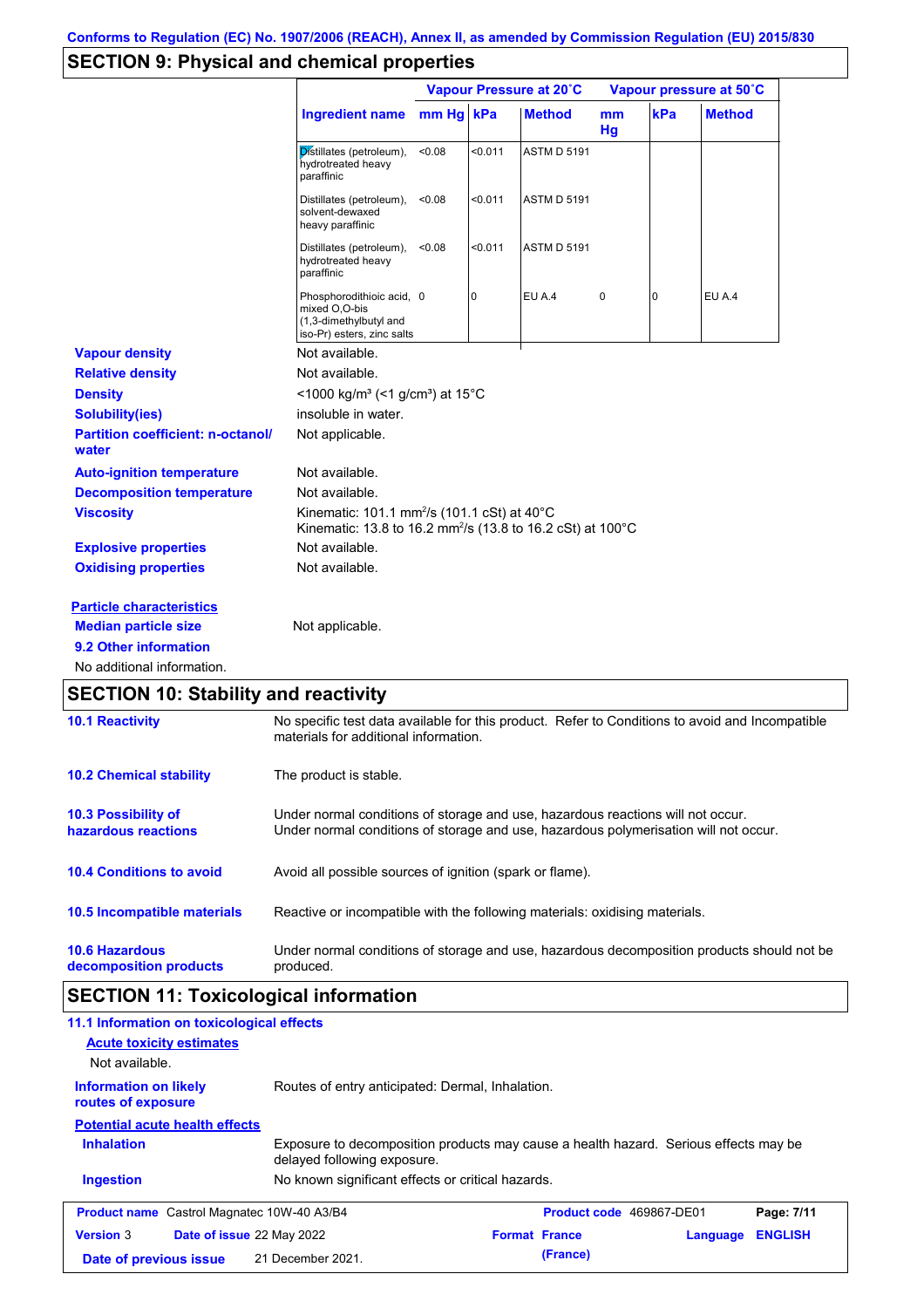# **SECTION 11: Toxicological information**

| <b>Skin contact</b>                     | Defatting to the skin. May cause skin dryness and irritation.                                                                                                                                                                                                                                                                                                                                                   |
|-----------------------------------------|-----------------------------------------------------------------------------------------------------------------------------------------------------------------------------------------------------------------------------------------------------------------------------------------------------------------------------------------------------------------------------------------------------------------|
| Eye contact                             | Not classified as an eye irritant. Based on data available for this or related materials.                                                                                                                                                                                                                                                                                                                       |
|                                         | Symptoms related to the physical, chemical and toxicological characteristics                                                                                                                                                                                                                                                                                                                                    |
| <b>Inhalation</b>                       | No specific data.                                                                                                                                                                                                                                                                                                                                                                                               |
| <b>Ingestion</b>                        | No specific data.                                                                                                                                                                                                                                                                                                                                                                                               |
| <b>Skin contact</b>                     | Adverse symptoms may include the following:<br>irritation<br>dryness<br>cracking                                                                                                                                                                                                                                                                                                                                |
| <b>Eye contact</b>                      | No specific data.                                                                                                                                                                                                                                                                                                                                                                                               |
|                                         | Delayed and immediate effects as well as chronic effects from short and long-term exposure                                                                                                                                                                                                                                                                                                                      |
| <b>Inhalation</b>                       | Overexposure to the inhalation of airborne droplets or aerosols may cause irritation of the<br>respiratory tract.                                                                                                                                                                                                                                                                                               |
| <b>Ingestion</b>                        | Ingestion of large quantities may cause nausea and diarrhoea.                                                                                                                                                                                                                                                                                                                                                   |
| <b>Skin contact</b>                     | Prolonged or repeated contact can defat the skin and lead to irritation and/or dermatitis.                                                                                                                                                                                                                                                                                                                      |
| <b>Eye contact</b>                      | Potential risk of transient stinging or redness if accidental eye contact occurs.                                                                                                                                                                                                                                                                                                                               |
| <b>Potential chronic health effects</b> |                                                                                                                                                                                                                                                                                                                                                                                                                 |
| <b>General</b>                          | <b>USED ENGINE OILS</b><br>Combustion products resulting from the operation of internal combustion engines contaminate<br>engine oils during use. Used engine oil may contain hazardous components which have the<br>potential to cause skin cancer. Frequent or prolonged contact with all types and makes of used<br>engine oil must therefore be avoided and a high standard of personal hygiene maintained. |
| <b>Carcinogenicity</b>                  | No known significant effects or critical hazards.                                                                                                                                                                                                                                                                                                                                                               |
| <b>Mutagenicity</b>                     | No known significant effects or critical hazards.                                                                                                                                                                                                                                                                                                                                                               |
| <b>Developmental effects</b>            | No known significant effects or critical hazards.                                                                                                                                                                                                                                                                                                                                                               |
| <b>Fertility effects</b>                | No known significant effects or critical hazards.                                                                                                                                                                                                                                                                                                                                                               |
| $\blacksquare$                          |                                                                                                                                                                                                                                                                                                                                                                                                                 |

# **SECTION 12: Ecological information**

```
12.1 Toxicity
```
**Environmental hazards** Not classified as dangerous

### **12.2 Persistence and degradability**

Expected to be biodegradable.

### **12.3 Bioaccumulative potential**

This product is not expected to bioaccumulate through food chains in the environment.

| <b>12.4 Mobility in soil</b>                            |                                                                      |
|---------------------------------------------------------|----------------------------------------------------------------------|
| <b>Soil/water partition</b><br><b>coefficient (Koc)</b> | Not available.                                                       |
| <b>Mobility</b>                                         | Spillages may penetrate the soil causing ground water contamination. |

### **12.5 Results of PBT and vPvB assessment**

Product does not meet the criteria for PBT or vPvB according to Regulation (EC) No. 1907/2006, Annex XIII.

| <b>12.6 Other adverse effects</b> |  |
|-----------------------------------|--|
|-----------------------------------|--|

**Other ecological information**

Spills may form a film on water surfaces causing physical damage to organisms. Oxygen transfer could also be impaired.

## **SECTION 13: Disposal considerations**

|  | <b>13.1 Waste treatment methods</b> |  |
|--|-------------------------------------|--|
|  |                                     |  |

**Methods of disposal Product**

Where possible, arrange for product to be recycled. Dispose of via an authorised person/ licensed waste disposal contractor in accordance with local regulations.

### **European waste catalogue (EWC) Hazardous waste** Yes.

|                        | <b>Waste code</b>                                 | <b>Waste designation</b> |                                                                  |          |                          |                |
|------------------------|---------------------------------------------------|--------------------------|------------------------------------------------------------------|----------|--------------------------|----------------|
| 13 02 05*              |                                                   |                          | Imineral-based non-chlorinated engine, gear and lubricating oils |          |                          |                |
|                        | <b>Product name</b> Castrol Magnatec 10W-40 A3/B4 |                          |                                                                  |          | Product code 469867-DE01 | Page: 8/11     |
| <b>Version 3</b>       | Date of issue 22 May 2022                         |                          | <b>Format France</b>                                             |          | Language                 | <b>ENGLISH</b> |
| Date of previous issue |                                                   | 21 December 2021.        |                                                                  | (France) |                          |                |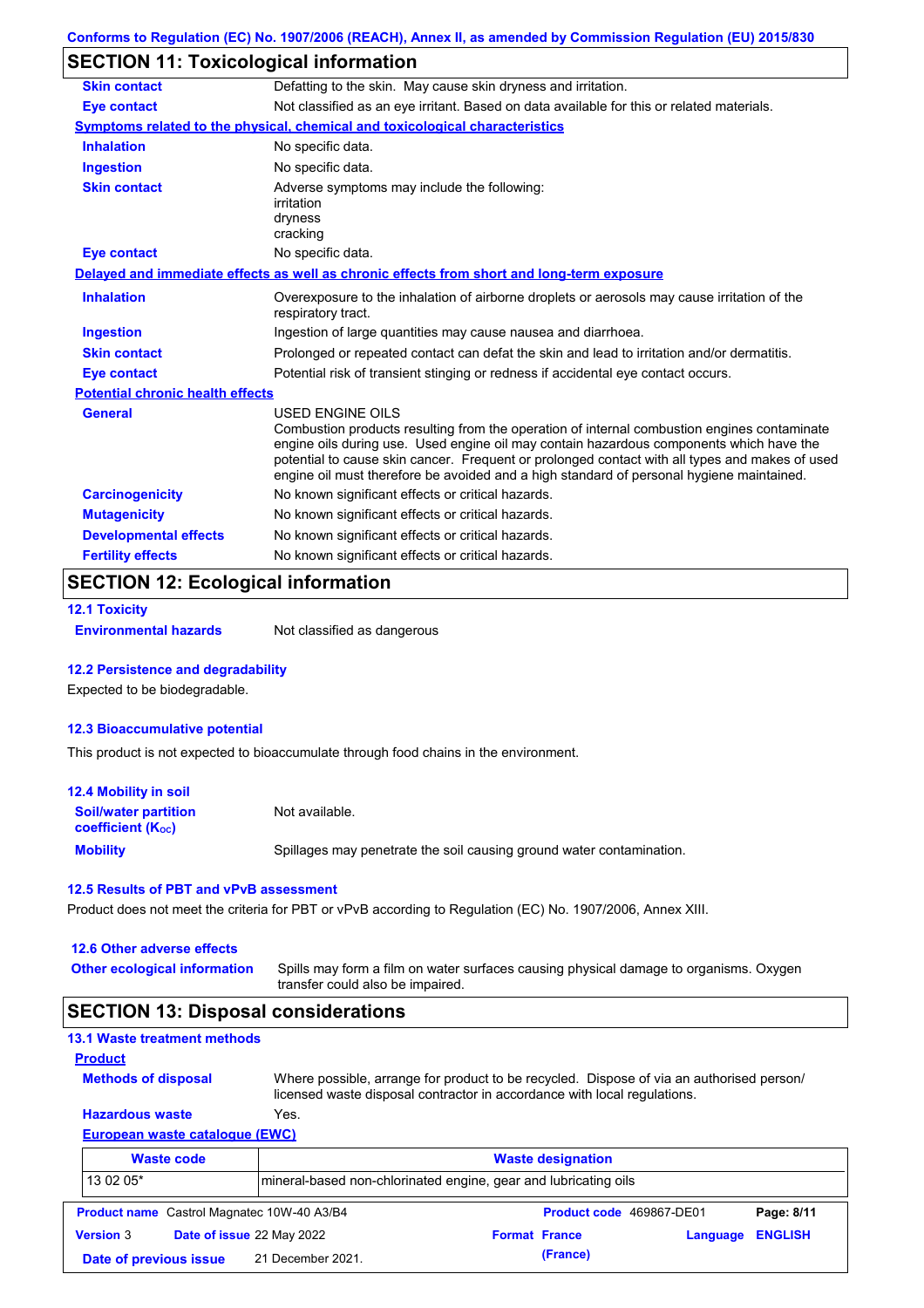# **SECTION 13: Disposal considerations**

However, deviation from the intended use and/or the presence of any potential contaminants may require an alternative waste disposal code to be assigned by the end user.

### **Packaging**

| <b>Methods of disposal</b> | Where possible, arrange for product to be recycled. Dispose of via an authorised person/<br>licensed waste disposal contractor in accordance with local regulations.                                                                                                                                                                                                                                                                                                                            |
|----------------------------|-------------------------------------------------------------------------------------------------------------------------------------------------------------------------------------------------------------------------------------------------------------------------------------------------------------------------------------------------------------------------------------------------------------------------------------------------------------------------------------------------|
| <b>Special precautions</b> | This material and its container must be disposed of in a safe way. Care should be taken when<br>handling emptied containers that have not been cleaned or rinsed out. Empty containers or<br>liners may retain some product residues. Empty containers represent a fire hazard as they may<br>contain flammable product residues and vapour. Never weld, solder or braze empty containers.<br>Avoid dispersal of spilt material and runoff and contact with soil, waterways, drains and sewers. |
| <b>References</b>          | Commission 2014/955/EU<br>Directive 2008/98/EC                                                                                                                                                                                                                                                                                                                                                                                                                                                  |

# **SECTION 14: Transport information**

|                                           | <b>ADR/RID</b> | <b>ADN</b>     | <b>IMDG</b>    | <b>IATA</b>    |  |
|-------------------------------------------|----------------|----------------|----------------|----------------|--|
| 14.1 UN number                            | Not regulated. | Not regulated. | Not regulated. | Not regulated. |  |
| 14.2 UN proper<br>shipping name           |                |                | -              |                |  |
| <b>14.3 Transport</b><br>hazard class(es) |                |                | -              |                |  |
| 14.4 Packing<br>group                     |                |                | -              |                |  |
| 14.5<br><b>Environmental</b><br>hazards   | No.            | No.            | No.            | No.            |  |
| <b>Additional</b><br><b>information</b>   |                |                |                |                |  |

**14.6 Special precautions for user** Not available.

**14.7 Transport in bulk according to IMO instruments** Not available.

# **SECTION 15: Regulatory information**

**15.1 Safety, health and environmental regulations/legislation specific for the substance or mixture**

### **EU Regulation (EC) No. 1907/2006 (REACH)**

**Annex XIV - List of substances subject to authorisation**

### **Annex XIV**

None of the components are listed.

**Substances of very high concern**

None of the components are listed.

### **EU Regulation (EC) No. 1907/2006 (REACH)**

**Other regulations REACH Status** The company, as identified in Section 1, sells this product in the EU in compliance with the current requirements of REACH. At least one component is not listed. **United States inventory** At least one component is not listed. **(TSCA 8b) Australia inventory (AIIC) Annex XVII - Restrictions on the manufacture, placing on the market and use of certain dangerous substances, mixtures and articles** Not applicable. **Product name** Castrol Magnatec 10W-40 A3/B4 **Product code 469867-DE01 Page: 9/11 Version** 3 **Date of issue** 22 May 2022 **Format France Language ENGLISH Date of previous issue (France)** 21 December 2021.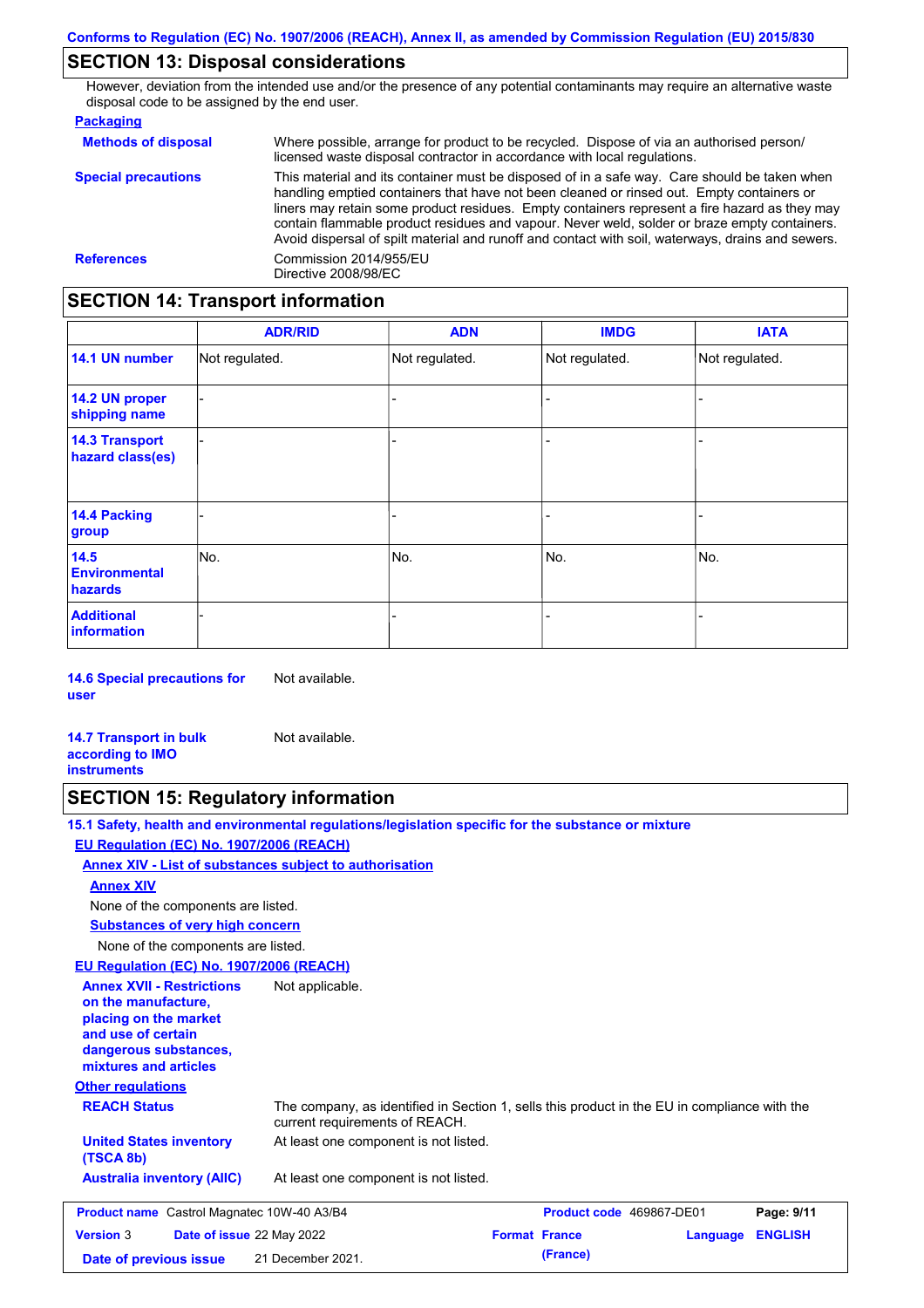# **SECTION 15: Regulatory information**

| <b>Canada inventory</b>                                            | At least one component is not listed.                                                                                                    |
|--------------------------------------------------------------------|------------------------------------------------------------------------------------------------------------------------------------------|
| <b>China inventory (IECSC)</b>                                     | At least one component is not listed.                                                                                                    |
| <b>Japan inventory (CSCL)</b>                                      | At least one component is not listed.                                                                                                    |
| <b>Korea inventory (KECI)</b>                                      | All components are listed or exempted.                                                                                                   |
| <b>Philippines inventory</b><br>(PICCS)                            | At least one component is not listed.                                                                                                    |
| <b>Taiwan Chemical</b><br><b>Substances Inventory</b><br>(TCSI)    | All components are listed or exempted.                                                                                                   |
| Ozone depleting substances (1005/2009/EU)<br>Not listed.           |                                                                                                                                          |
| Prior Informed Consent (PIC) (649/2012/EU)<br>Not listed.          |                                                                                                                                          |
| <b>Persistent Organic Pollutants</b><br>Not listed.                |                                                                                                                                          |
| EU - Water framework directive - Priority substances               |                                                                                                                                          |
| None of the components are listed.                                 |                                                                                                                                          |
| <b>Seveso Directive</b>                                            |                                                                                                                                          |
| This product is not controlled under the Seveso Directive.         |                                                                                                                                          |
| <b>National regulations</b>                                        |                                                                                                                                          |
| <b>Social Security Code,</b><br><b>Articles L 461-1 to L 461-7</b> | Sécurité sociale : tableau 36                                                                                                            |
| <b>Reinforced medical</b><br>surveillance                          | Not classified.                                                                                                                          |
| LE A AL COULCIL COLOR                                              | A $\bigcap$ b and all $\bigcap$ of the A constant in the set of a set of a state of<br>and the contract of the state of the state of the |

| <b>15.2 Chemical safety</b> | A Chemical Safety Assessment has been carried out for one or more of the substances within  |
|-----------------------------|---------------------------------------------------------------------------------------------|
| assessment                  | this mixture. A Chemical Safety Assessment has not been carried out for the mixture itself. |

# **SECTION 16: Other information**

| <b>Abbreviations and acronyms</b>                 | ADN = European Provisions concerning the International Carriage of Dangerous Goods by<br>Inland Waterway                                                                                                                  |                                                                        |          |                |  |  |  |  |
|---------------------------------------------------|---------------------------------------------------------------------------------------------------------------------------------------------------------------------------------------------------------------------------|------------------------------------------------------------------------|----------|----------------|--|--|--|--|
|                                                   | ADR = The European Agreement concerning the International Carriage of Dangerous Goods by<br>Road                                                                                                                          |                                                                        |          |                |  |  |  |  |
|                                                   | ATE = Acute Toxicity Estimate                                                                                                                                                                                             |                                                                        |          |                |  |  |  |  |
|                                                   | <b>BCF</b> = Bioconcentration Factor<br>CAS = Chemical Abstracts Service<br>CLP = Classification, Labelling and Packaging Regulation [Regulation (EC) No. 1272/2008]<br>CSA = Chemical Safety Assessment                  |                                                                        |          |                |  |  |  |  |
|                                                   |                                                                                                                                                                                                                           |                                                                        |          |                |  |  |  |  |
|                                                   |                                                                                                                                                                                                                           |                                                                        |          |                |  |  |  |  |
|                                                   |                                                                                                                                                                                                                           |                                                                        |          |                |  |  |  |  |
|                                                   | CSR = Chemical Safety Report                                                                                                                                                                                              |                                                                        |          |                |  |  |  |  |
|                                                   | <b>DMEL = Derived Minimal Effect Level</b>                                                                                                                                                                                |                                                                        |          |                |  |  |  |  |
|                                                   | DNEL = Derived No Effect Level                                                                                                                                                                                            |                                                                        |          |                |  |  |  |  |
|                                                   |                                                                                                                                                                                                                           | EINECS = European Inventory of Existing Commercial chemical Substances |          |                |  |  |  |  |
|                                                   | ES = Exposure Scenario                                                                                                                                                                                                    |                                                                        |          |                |  |  |  |  |
|                                                   |                                                                                                                                                                                                                           | EUH statement = CLP-specific Hazard statement                          |          |                |  |  |  |  |
|                                                   |                                                                                                                                                                                                                           | EWC = European Waste Catalogue                                         |          |                |  |  |  |  |
|                                                   | GHS = Globally Harmonized System of Classification and Labelling of Chemicals                                                                                                                                             |                                                                        |          |                |  |  |  |  |
|                                                   | IBC = Intermediate Bulk Container                                                                                                                                                                                         | IATA = International Air Transport Association                         |          |                |  |  |  |  |
|                                                   | IMDG = International Maritime Dangerous Goods                                                                                                                                                                             |                                                                        |          |                |  |  |  |  |
|                                                   | LogPow = logarithm of the octanol/water partition coefficient<br>MARPOL = International Convention for the Prevention of Pollution From Ships, 1973 as<br>modified by the Protocol of 1978. ("Marpol" = marine pollution) |                                                                        |          |                |  |  |  |  |
|                                                   |                                                                                                                                                                                                                           |                                                                        |          |                |  |  |  |  |
|                                                   |                                                                                                                                                                                                                           |                                                                        |          |                |  |  |  |  |
|                                                   | OECD = Organisation for Economic Co-operation and Development                                                                                                                                                             |                                                                        |          |                |  |  |  |  |
|                                                   |                                                                                                                                                                                                                           | PBT = Persistent. Bioaccumulative and Toxic                            |          |                |  |  |  |  |
|                                                   | <b>PNEC = Predicted No Effect Concentration</b>                                                                                                                                                                           |                                                                        |          |                |  |  |  |  |
|                                                   | REACH = Registration, Evaluation, Authorisation and Restriction of Chemicals Regulation                                                                                                                                   |                                                                        |          |                |  |  |  |  |
|                                                   | [Regulation (EC) No. 1907/2006]                                                                                                                                                                                           |                                                                        |          |                |  |  |  |  |
|                                                   | RID = The Regulations concerning the International Carriage of Dangerous Goods by Rail                                                                                                                                    |                                                                        |          |                |  |  |  |  |
|                                                   | <b>RRN = REACH Registration Number</b>                                                                                                                                                                                    |                                                                        |          |                |  |  |  |  |
|                                                   | SADT = Self-Accelerating Decomposition Temperature<br>SVHC = Substances of Very High Concern                                                                                                                              |                                                                        |          |                |  |  |  |  |
|                                                   |                                                                                                                                                                                                                           |                                                                        |          |                |  |  |  |  |
|                                                   | STOT-RE = Specific Target Organ Toxicity - Repeated Exposure                                                                                                                                                              |                                                                        |          |                |  |  |  |  |
| <b>Product name</b> Castrol Magnatec 10W-40 A3/B4 |                                                                                                                                                                                                                           | Product code 469867-DE01                                               |          | Page: 10/11    |  |  |  |  |
| <b>Version 3</b>                                  | Date of issue 22 May 2022                                                                                                                                                                                                 | <b>Format France</b>                                                   | Language | <b>ENGLISH</b> |  |  |  |  |
| Date of previous issue                            | 21 December 2021.                                                                                                                                                                                                         | (France)                                                               |          |                |  |  |  |  |